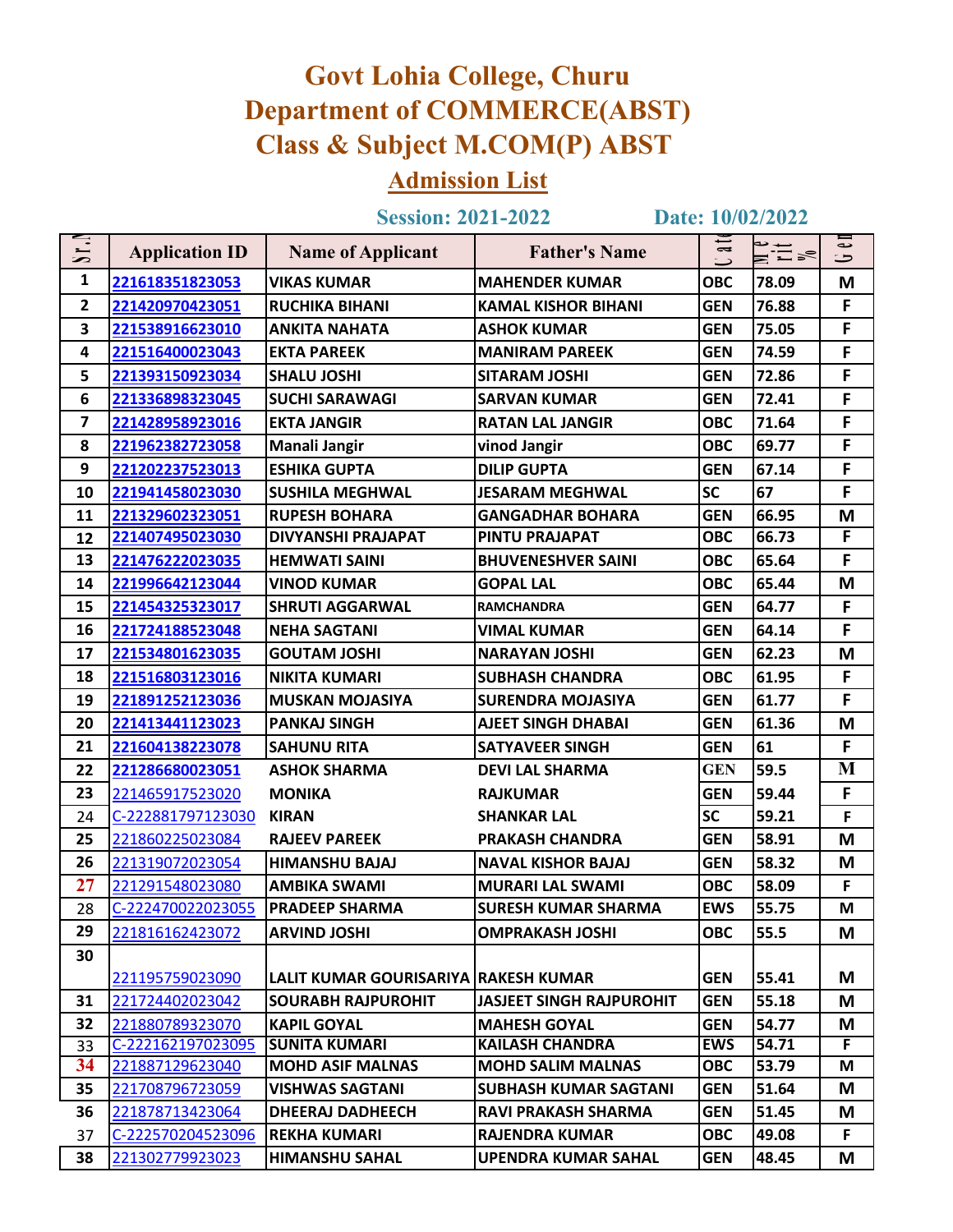| 39 | 221412077323066 | <b>IVISHAL KUMAR</b>       | <b>IPAWAN KUMAR</b>      | <b>IOBC</b> | 148.17 | M |
|----|-----------------|----------------------------|--------------------------|-------------|--------|---|
| 40 | 221196433123087 | <b>RUKMANAND JANGIR</b>    | <b>Bhinwa Ram Jangir</b> | <b>IOBC</b> | 147    | M |
| 41 | 221816022523012 | lvinod kumar sharma        | rajkumar sharma          | <b>GEN</b>  | 146.95 | M |
| 42 | 221118172823037 | <b>JJAI PRAKASH SHARMA</b> | <b>IPRABHU RAM</b>       | <b>GEN</b>  | 44     | M |
| 43 | 221409281323078 | <b>IPRAKASH SINGH</b>      | <b>IDEEP SINGH</b>       | <b>OBC</b>  | 43.33  | M |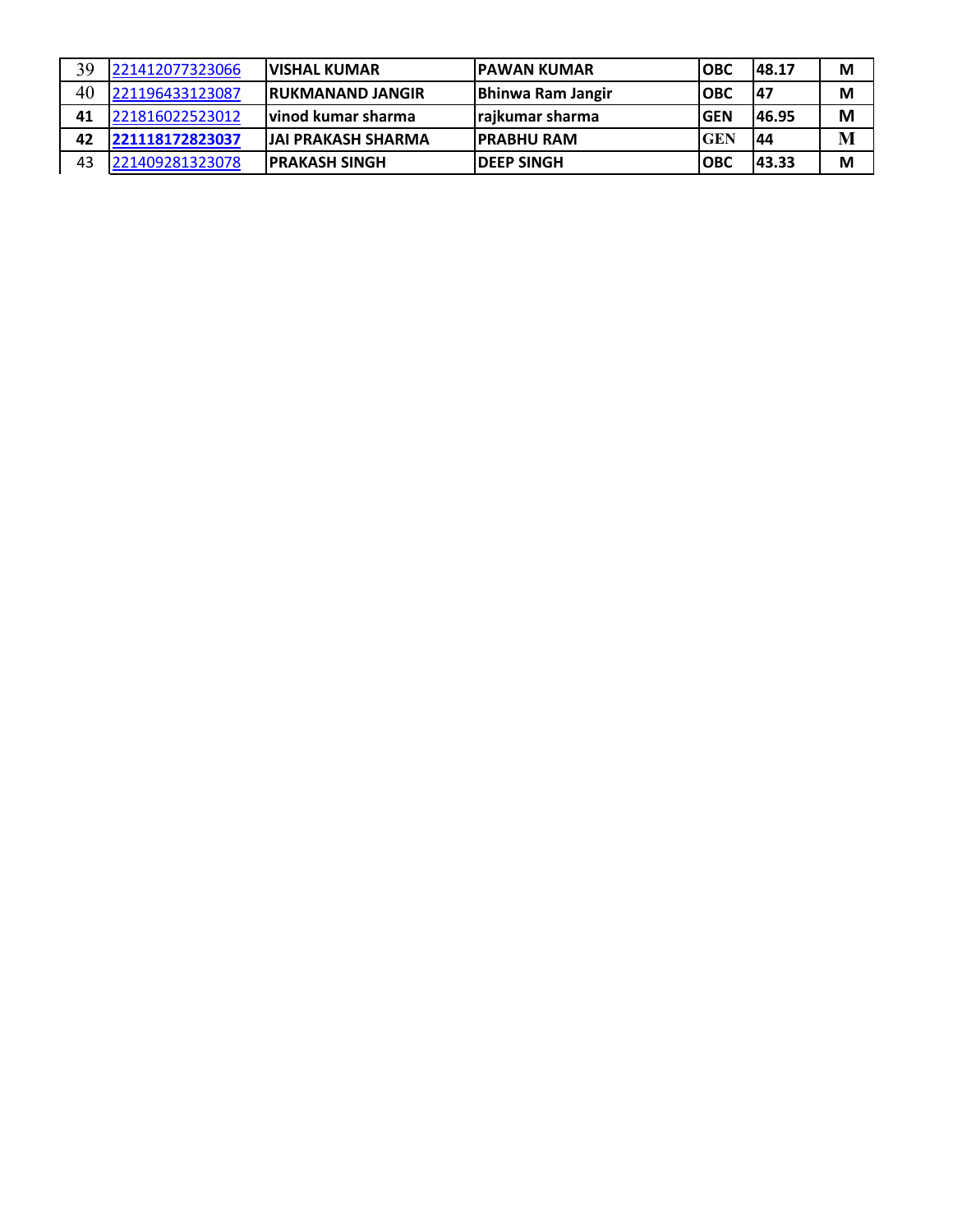## **Govt Lohia College, Churu Department of COMMERCE(ABST) Class & Subject M.COM(P) ABST Admission List**

**Session: 2021-2022** Date: 10/02/202

| Sr.No                   | <b>Application ID</b> | <b>Name of Applicant</b>  | <b>Father's Name</b>       | Category   | Merit<br>$\mathcal{S}_{\mathbf{0}}$ |
|-------------------------|-----------------------|---------------------------|----------------------------|------------|-------------------------------------|
| 1                       | 221291548023080       | <b>AMBIKA SWAMI</b>       | <b>MURARI LAL SWAMI</b>    | <b>OBC</b> | 58.09                               |
| $\overline{2}$          | 221538916623010       | <b>ANKITA NAHATA</b>      | <b>ASHOK KUMAR</b>         | <b>GEN</b> | 75.05                               |
| 3                       | 221816162423072       | <b>ARVIND JOSHI</b>       | <b>OMPRAKASH JOSHI</b>     | <b>OBC</b> | 55.5                                |
| 4                       | 221286680023051       | <b>ASHOK SHARMA</b>       | <b>DEVI LAL SHARMA</b>     | <b>GEN</b> | 59.5                                |
| 5                       | 221878713423064       | <b>DHEERAJ DADHEECH</b>   | <b>RAVI PRAKASH SHARMA</b> | <b>GEN</b> | 51.45                               |
| 6                       | 221407495023030       | DIVYANSHI PRAJAPAT        | <b>PINTU PRAJAPAT</b>      | <b>OBC</b> | 66.73                               |
| $\overline{\mathbf{z}}$ | 221428958923016       | <b>EKTA JANGIR</b>        | <b>RATAN LAL JANGIR</b>    | <b>OBC</b> | 71.64                               |
| 8                       | 221516400023043       | <b>EKTA PAREEK</b>        | <b>MANIRAM PAREEK</b>      | <b>GEN</b> | 74.59                               |
| 9                       | 221202237523013       | <b>ESHIKA GUPTA</b>       | <b>DILIP GUPTA</b>         | <b>GEN</b> | 67.14                               |
| 10                      | 221534801623035       | <b>GOUTAM JOSHI</b>       | <b>NARAYAN JOSHI</b>       | <b>GEN</b> | 62.23                               |
| 11                      | 221476222023035       | <b>HEMWATI SAINI</b>      | <b>BHUVENESHVER SAINI</b>  | <b>OBC</b> | 65.64                               |
| 12                      | 221319072023054       | <b>HIMANSHU BAJAJ</b>     | <b>NAVAL KISHOR BAJAJ</b>  | <b>GEN</b> | 58.32                               |
| 13                      | 221302779923023       | <b>HIMANSHU SAHAL</b>     | <b>UPENDRA KUMAR SAHAL</b> | <b>GEN</b> | 48.45                               |
| 14                      | 221118172823037       | <b>JAI PRAKASH SHARMA</b> | <b>PRABHU RAM</b>          | <b>GEN</b> | 44                                  |
| 15                      | 221880789323070       | <b>KAPIL GOYAL</b>        | <b>MAHESH GOYAL</b>        | <b>GEN</b> | 54.77                               |
| 16                      | 222881797123030       | <b>KIRAN</b>              | <b>SHANKAR LAL</b>         | <b>SC</b>  | 59.21                               |
| 17                      |                       | <b>LALIT KUMAR</b>        |                            |            |                                     |
|                         | 221195759023090       | <b>GOURISARIYA</b>        | <b>RAKESH KUMAR</b>        | <b>GEN</b> | 55.41                               |
| 18                      | 221962382723058       | Manali Jangir             | vinod Jangir               | <b>OBC</b> | 69.77                               |
| 19                      | 221887129623040       | <b>MOHD ASIF MALNAS</b>   | <b>MOHD SALIM MALNAS</b>   | <b>OBC</b> | 53.79                               |
| 20                      | 221465917523020       | <b>MONIKA</b>             | <b>RAJKUMAR</b>            | <b>GEN</b> | 59.44                               |
| 21                      | 221891252123036       | <b>MUSKAN MOJASIYA</b>    | <b>SURENDRA MOJASIYA</b>   | <b>GEN</b> | 61.77                               |
| 22                      | 221724188523048       | <b>NEHA SAGTANI</b>       | <b>VIMAL KUMAR</b>         | <b>GEN</b> | 64.14                               |
| 23                      | 221516803123016       | <b>NIKITA KUMARI</b>      | <b>SUBHASH CHANDRA</b>     | <b>OBC</b> | 61.95                               |
| 24                      | 221413441123023       | <b>PANKAJ SINGH</b>       | <b>AJEET SINGH DHABAI</b>  | <b>GEN</b> | 61.36                               |
| 25                      | 222470022023055       | <b>PRADEEP SHARMA</b>     | <b>SURESH KUMAR SHARMA</b> | <b>EWS</b> | 55.75                               |
| 26                      | 221409281323078       | <b>PRAKASH SINGH</b>      | <b>DEEP SINGH</b>          | <b>OBC</b> | 43.33                               |
| 27                      | 221860225023084       | <b>RAJEEV PAREEK</b>      | <b>PRAKASH CHANDRA</b>     | <b>GEN</b> | 58.91                               |
| 28                      | 222570204523096       | <b>REKHA KUMARI</b>       | <b>RAJENDRA KUMAR</b>      | <b>OBC</b> | 49.08                               |
| 29                      | 221420970423051       | <b>RUCHIKA BIHANI</b>     | <b>KAMAL KISHOR BIHANI</b> | <b>GEN</b> | 76.88                               |
| 30                      | 221196433123087       | <b>RUKMANAND JANGIR</b>   | <b>Bhinwa Ram Jangir</b>   | <b>OBC</b> | 47                                  |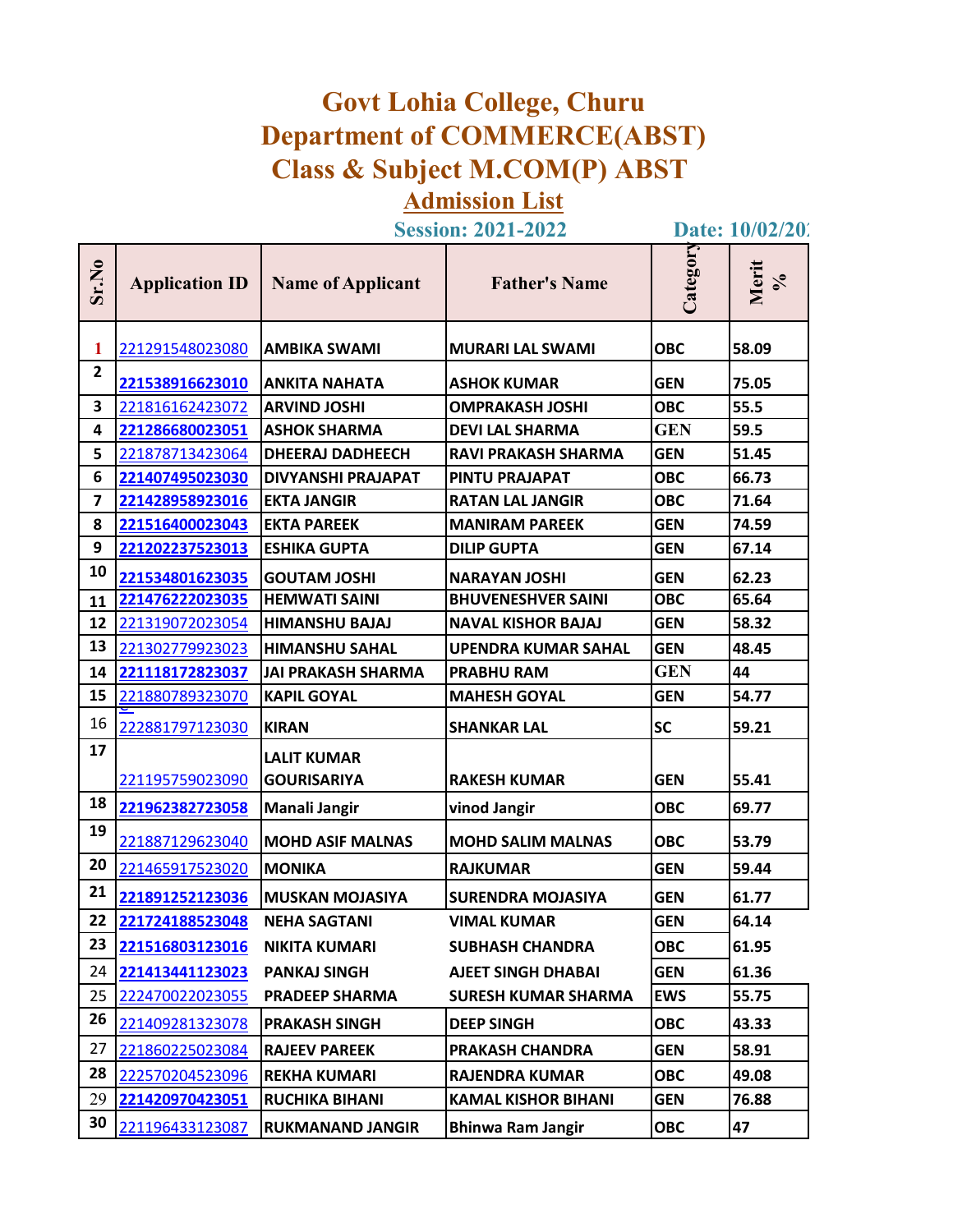| 31 | 221329602323051 | <b>RUPESH BOHARA</b>      | <b>GANGADHAR BOHARA</b>             | <b>GEN</b> | 66.95 |
|----|-----------------|---------------------------|-------------------------------------|------------|-------|
| 32 | 221604138223078 | <b>SAHUNU RITA</b>        | <b>SATYAVEER SINGH</b>              | <b>GEN</b> | 61    |
| 33 | 221393150923034 | <b>SHALU JOSHI</b>        | <b>SITARAM JOSHI</b>                | <b>GEN</b> | 72.86 |
| 34 | 221454325323017 | <b>SHRUTI AGGARWAL</b>    | <b>RAMCHANDRA</b>                   | <b>GEN</b> | 64.77 |
| 35 | 221724402023042 | <b>SOURABH RAJPUROHIT</b> | <b>JASJEET SINGH RAJPUROHIT GEN</b> |            | 55.18 |
| 36 | 221336898323045 | <b>SUCHI SARAWAGI</b>     | <b>SARVAN KUMAR</b>                 | <b>GEN</b> | 72.41 |
| 37 | 222162197023095 | <b>SUNITA KUMARI</b>      | <b>KAILASH CHANDRA</b>              | <b>EWS</b> | 54.71 |
| 38 | 221941458023030 | <b>SUSHILA MEGHWAL</b>    | <b>JESARAM MEGHWAL</b>              | <b>SC</b>  | 67    |
| 39 | 221618351823053 | <b>VIKAS KUMAR</b>        | <b>MAHENDER KUMAR</b>               | <b>OBC</b> | 78.09 |
| 40 | 221996642123044 | <b>VINOD KUMAR</b>        | <b>GOPAL LAL</b>                    | <b>OBC</b> | 65.44 |
| 41 | 221816022523012 | vinod kumar sharma        | rajkumar sharma                     | <b>GEN</b> | 46.95 |
| 42 | 221412077323066 | <b>VISHAL KUMAR</b>       | <b>PAWAN KUMAR</b>                  | <b>OBC</b> | 48.17 |
| 43 | 221708796723059 | <b>VISHWAS SAGTANI</b>    | <b>SUBHASH KUMAR SAGTANI GEN</b>    |            | 51.64 |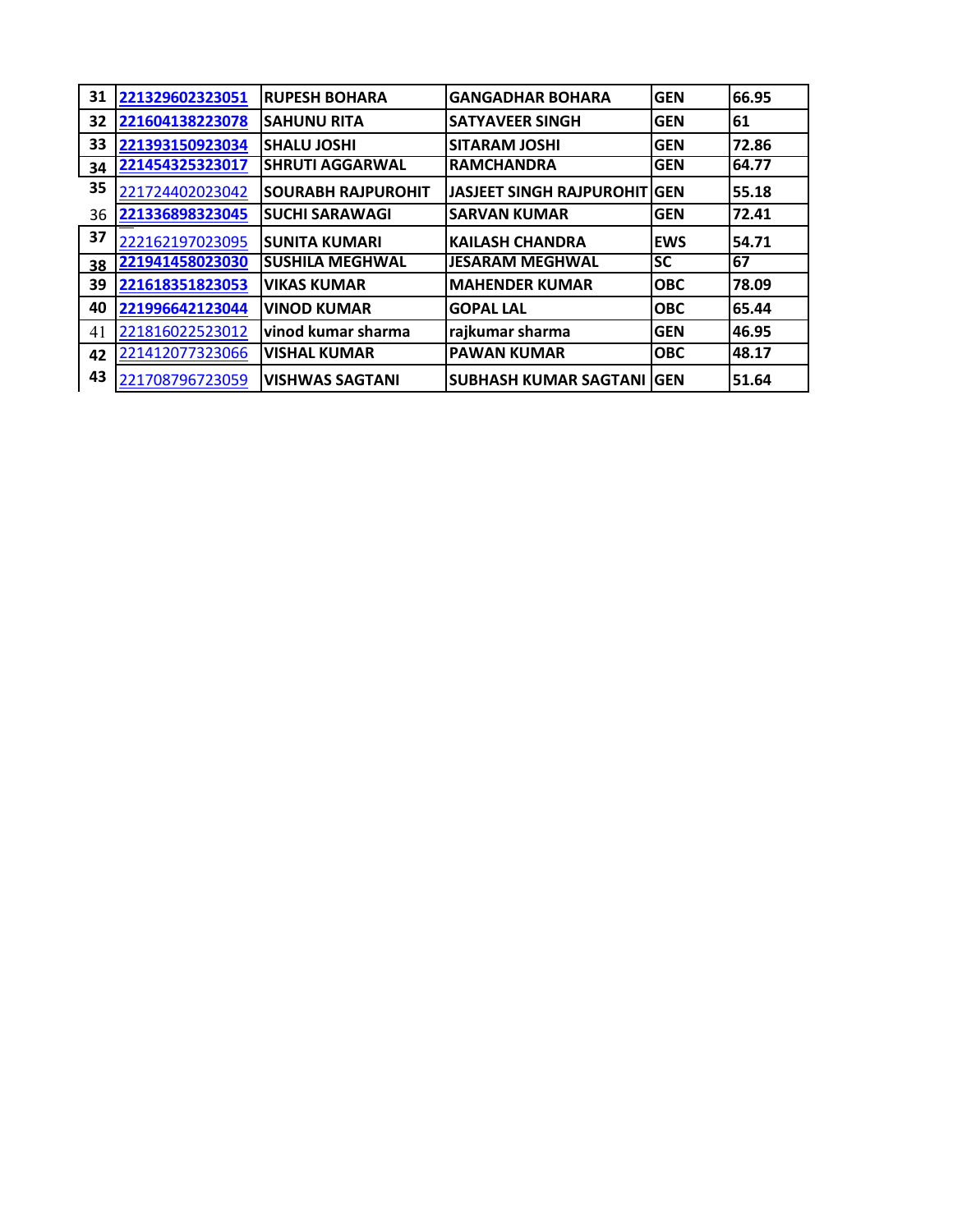| 22                        |
|---------------------------|
| Gender                    |
| F                         |
| $\mathsf F$               |
| $\mathsf{M}$              |
| $\overline{\mathbf{M}}$   |
| $M$                       |
| $\overline{F}$            |
| $\frac{F}{F}$             |
|                           |
| F                         |
| $\boldsymbol{\mathsf{M}}$ |
| F                         |
| $\overline{M}$            |
| $\boldsymbol{\mathsf{M}}$ |
| $\overline{\mathbf{M}}$   |
| M                         |
| $\mathsf F$               |
|                           |
| $\mathsf{M}$              |
|                           |
| F                         |
| M                         |
| F                         |
| F                         |
| $\overline{F}$            |
| $\overline{F}$            |
| M                         |
| $\boldsymbol{\mathsf{M}}$ |
| M                         |
| M                         |
| F                         |
| $\overline{F}$            |
| $\mathsf{M}$              |
|                           |